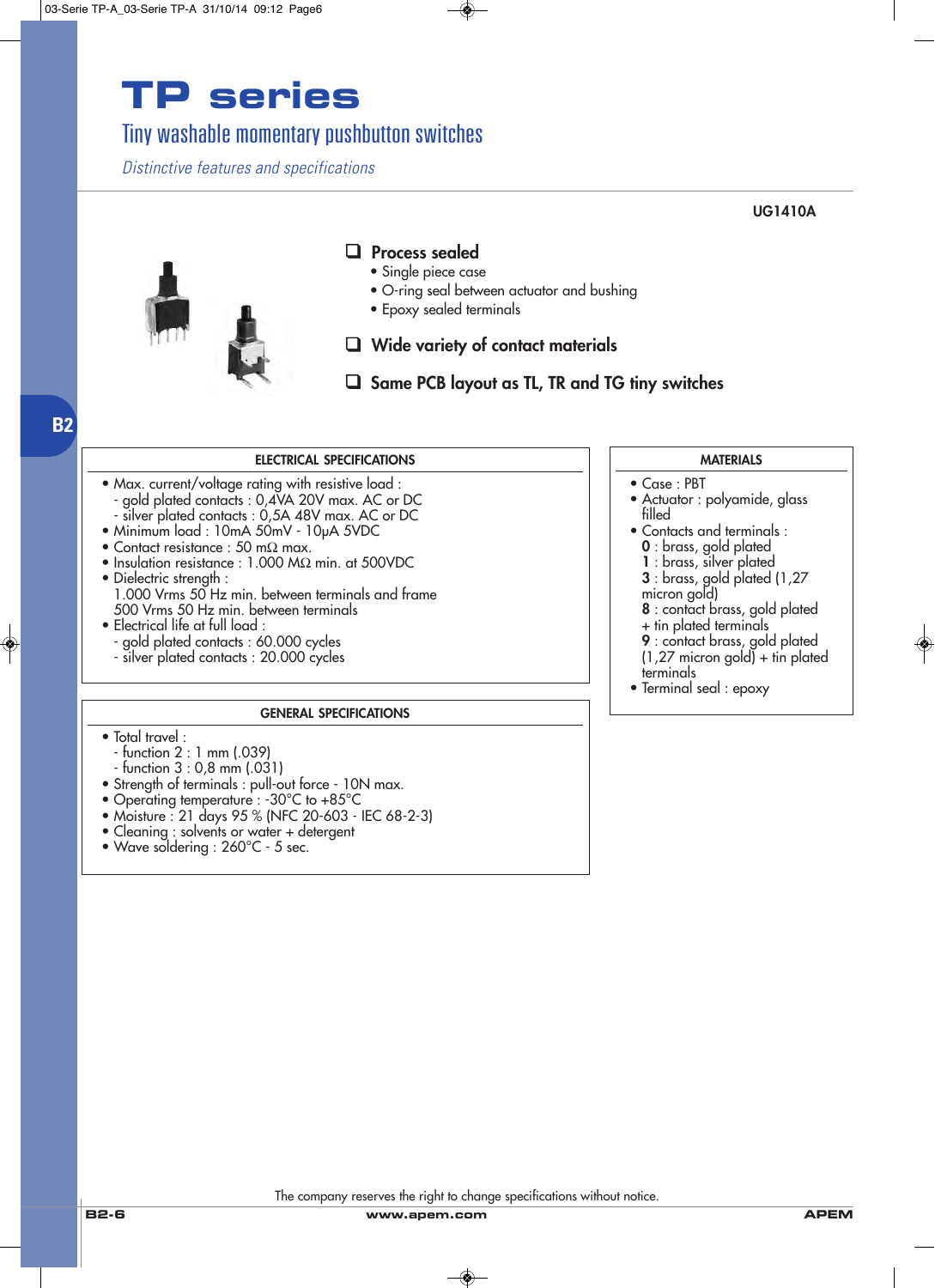## Tiny washable momentary pushbutton switches

*Overview*



#### **ABOUT THIS SERIES**

On the following pages, you will find successively :

- model structure of switches

- options in the same order as in above chart

**Dimensions** : first dimensions are in mm while inches are shown as bracketed numbers.



**NOTICE** : please note that not all combinations of above numbers are available. Refer to the following pages for further information.



Packaging unit : 100 pieces, except for models with WW terminals (50 pieces).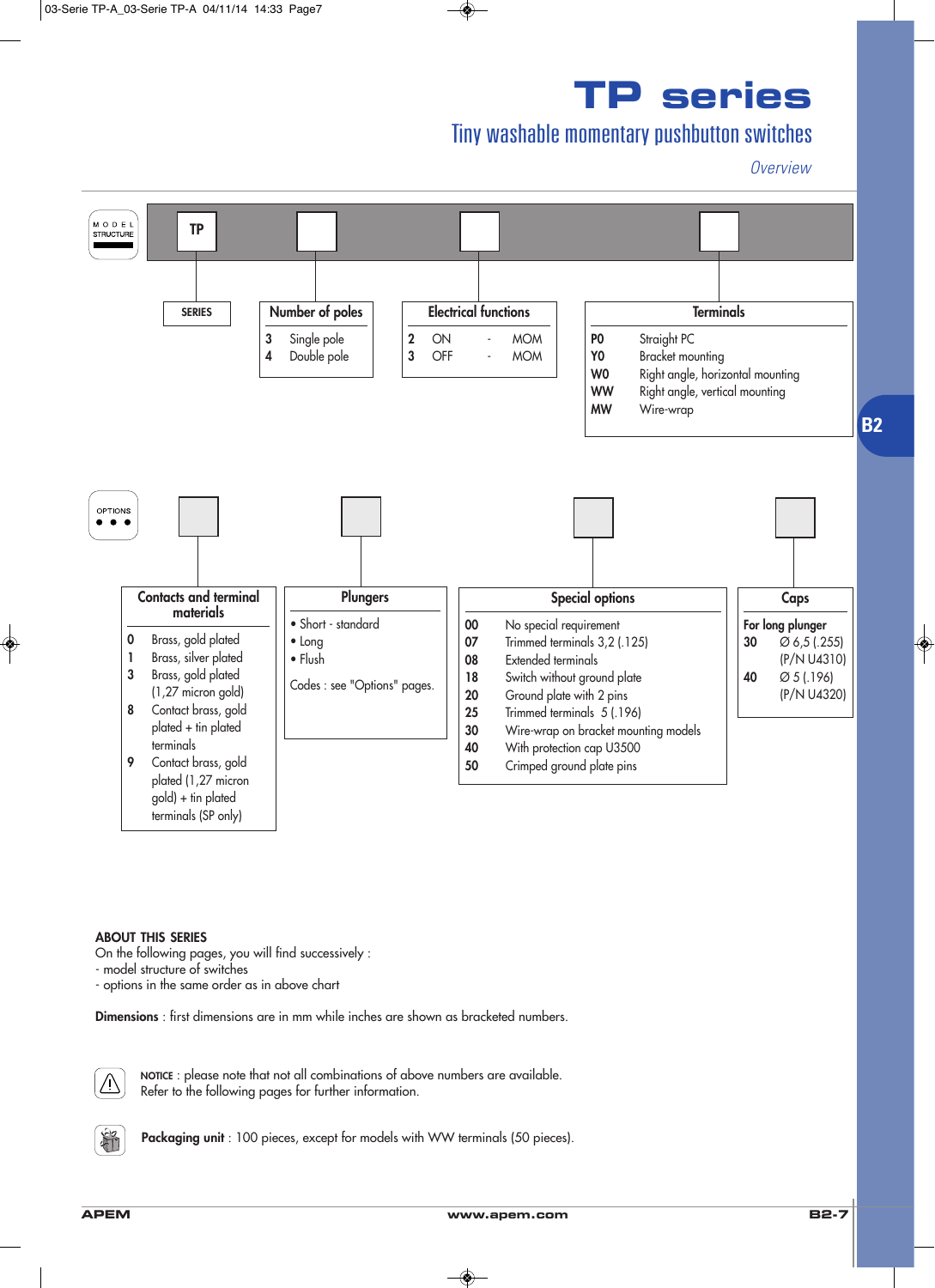## Tiny washable momentary pushbutton switches



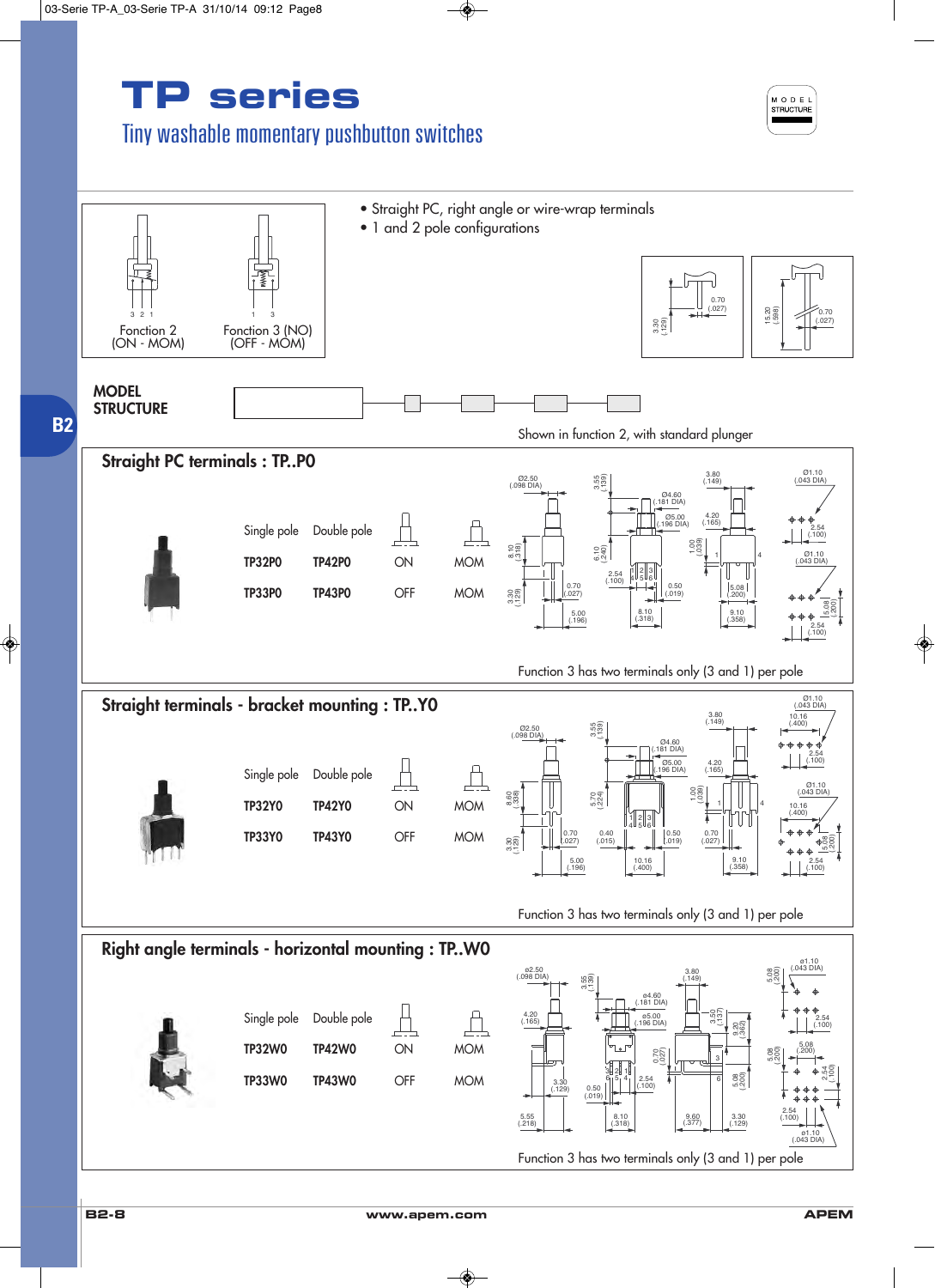

## Tiny washable momentary pushbutton switches



![](_page_3_Figure_4.jpeg)

![](_page_3_Figure_5.jpeg)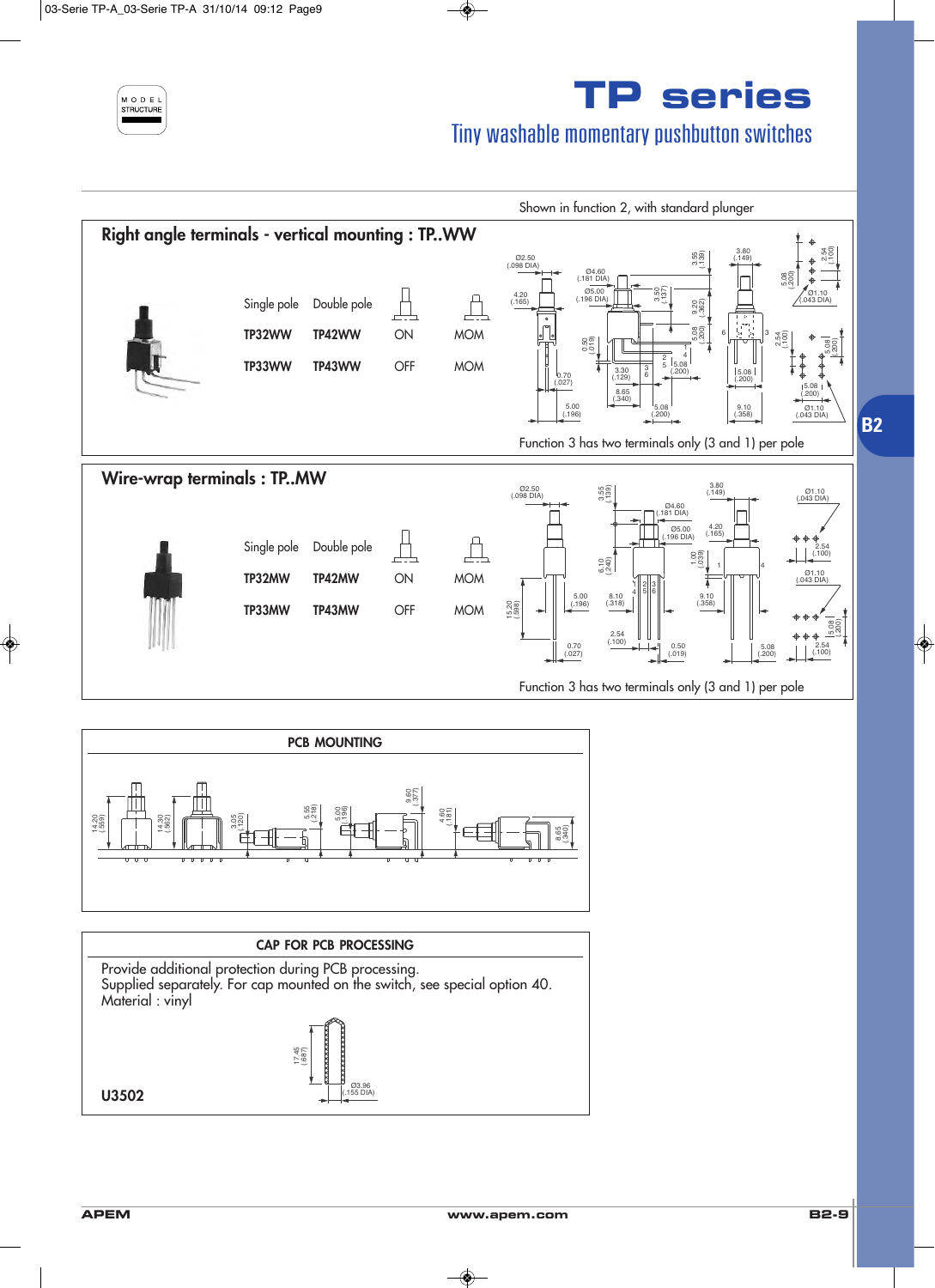### Tiny washable momentary pushbutton switches

OPTIONS  $\bullet\bullet\bullet$ 

![](_page_4_Figure_3.jpeg)

(.492) 12.50

**82**

(.181 DIA) Ø4.60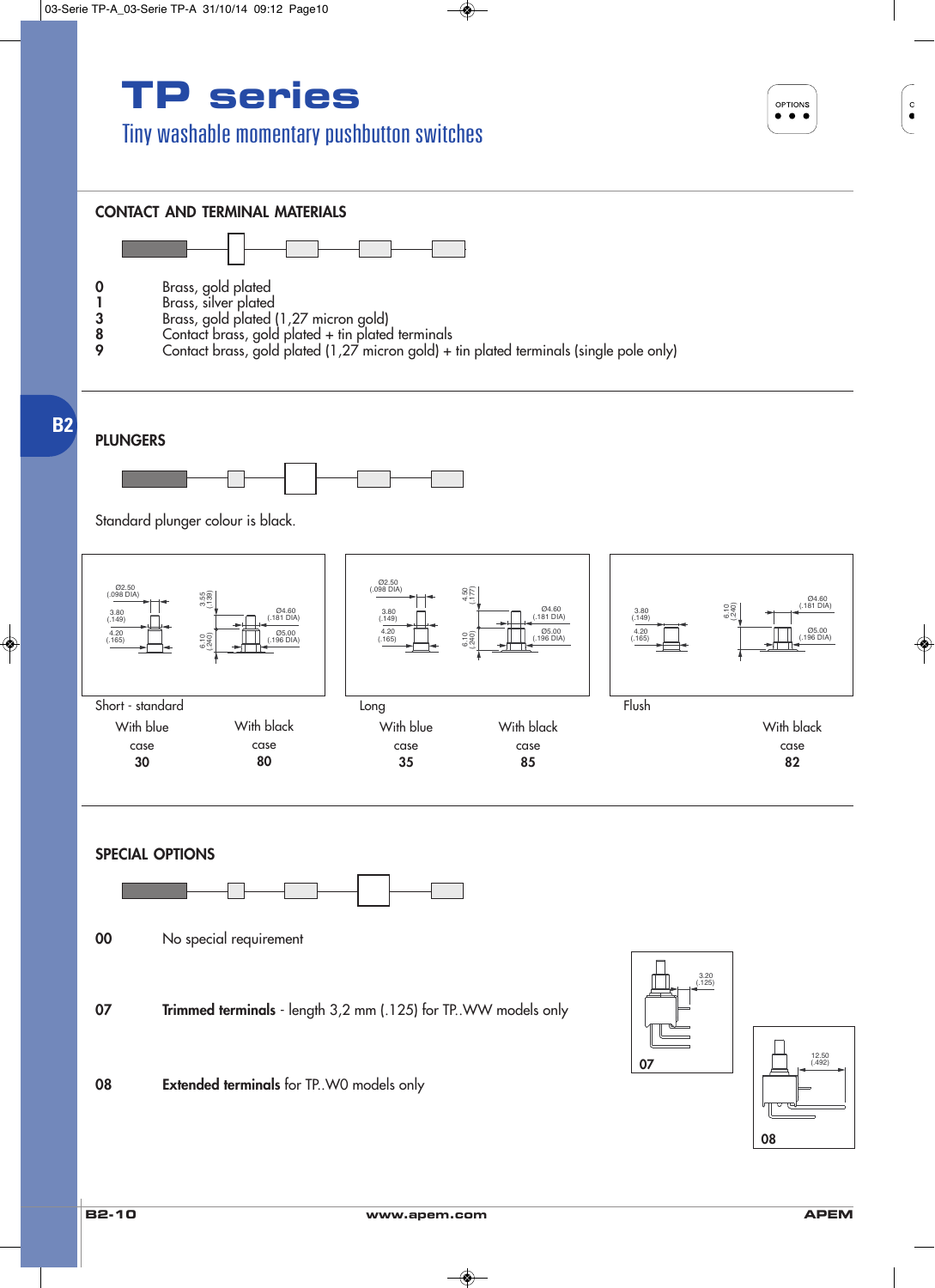![](_page_5_Figure_0.jpeg)

## Tiny washable momentary pushbutton switches

![](_page_5_Figure_3.jpeg)

**B2**